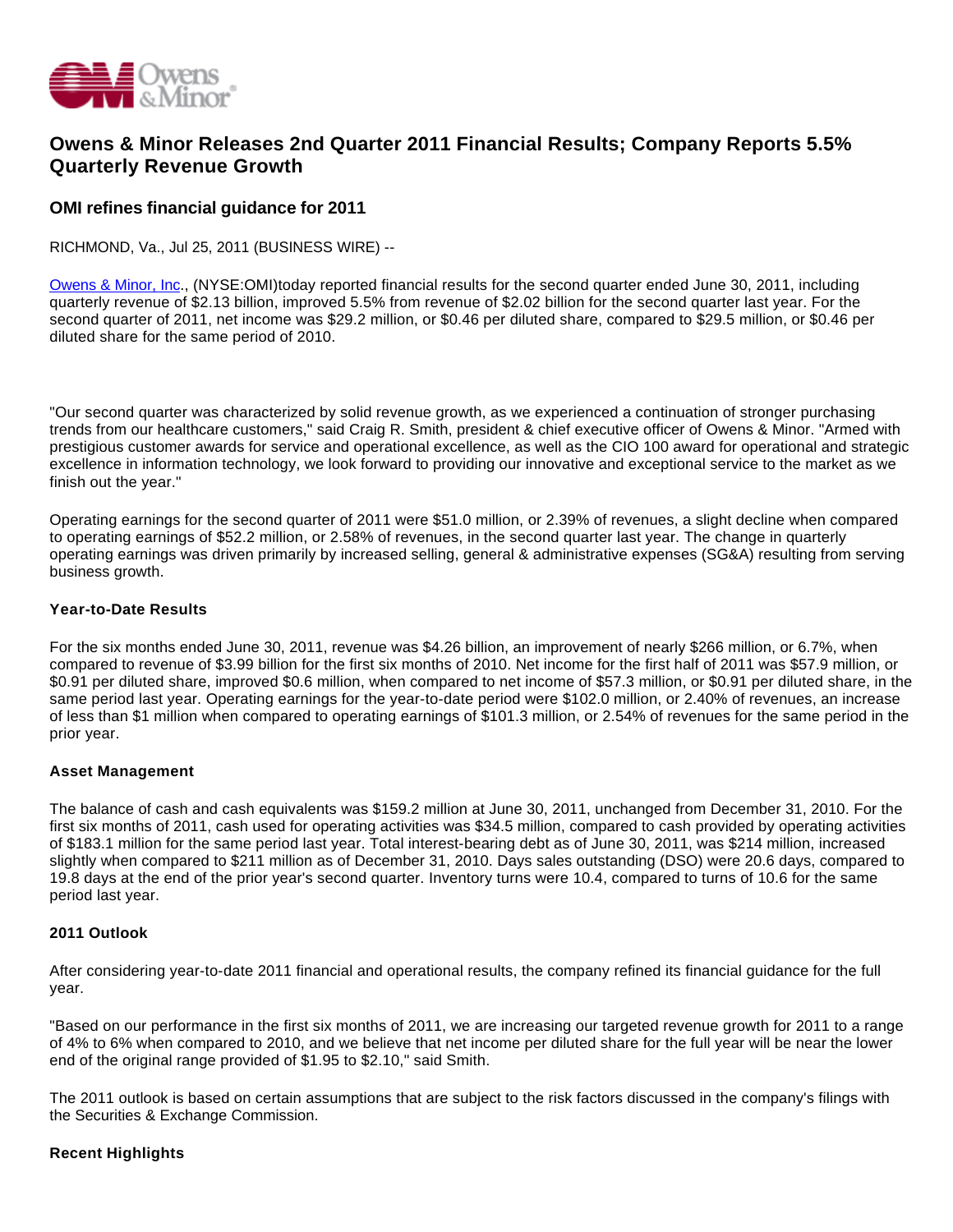- Owens & Minor and Amsino Medical Group (Amsino), a privately held healthcare products developer and manufacturer, have entered into an agreement to establish a joint venture designed to provide sourcing services for Owens & Minor's private label offering. In an agreement dated July 24, 2011, Owens & Minor, as the majority partner, will provide initial start-up capital to establish the newly formed entity. Responsibilities of the joint venture will include manufacturer identification and qualification, regulatory compliance, quality assurance, and logistics and shipping management. Owens & Minor believes that with this further expansion of its private label sourcing capabilities, it will improve service, quality and value for its private-label product customers. Amsino has provided high-value medical products to the U.S. and global markets since 1993, and has facilities in China. Consummation of the agreement is subject to certain conditions.
- During the second quarter, Owens & Minor was named as a recipient of the 2011 CIO 100 award. The 24th annual award program, produced each year by CIO magazine, recognizes organizations around the world that exemplify the highest level of operational and strategic excellence in information technology. The theme of this year's CIO 100 was "innovation for business growth."
- In June 2011, Owens & Minor was honored by the Premier healthcare alliance with two distinctions, the [Polaris Award](http://cts.businesswire.com/ct/CT?id=smartlink&url=http%3A%2F%2Fpremierinc.com%2Fabout%2Fnews%2Fawards%2Findex.jsp%23polaris&esheet=6805587&lan=en-US&anchor=+Polaris+Award&index=2&md5=a5c156307f0078141bfcb506cf24650a) for quality service, high focus on customer relationships and exceptional customer service, and the [Pinnacle Award](http://cts.businesswire.com/ct/CT?id=smartlink&url=http%3A%2F%2Fpremierinc.com%2Fabout%2Fnews%2Fawards%2Findex.jsp%23supplier&esheet=6805587&lan=en-US&anchor=Pinnacle+Award&index=3&md5=2e8c8b7431a0785fe75c1ec8f05cd918), which is awarded by the Premier membership for outstanding management of contracts and for providing clinical and financial value to members of Premier. Owens & Minor is the first Premier provider to win these two awards in three consecutive years.
- During the third quarter, Owens & Minor intends to participate in the following investor conferences:
	- ❍ Robert W. Baird 2011 Healthcare Conference September 8, 2011, New York
	- ❍ Stifel, Nicolaus & Company Healthcare Conference September 8, 2011, Boston

#### **Investors' Conference Call & Supplemental Material**

Owens & Minor management will conduct a conference call to discuss the second quarter financial results on Tuesday, July 26, 2011, at 8:30 a.m. EDT. The access code for the conference call, international dial-in, and replay is #79573958. Participants may access the call at 877-748-0043. The international dial-in number is 706-758-5871. A replay of the call will be available for three weeks by dialing 800-642-1687. A webcast of the call, along with supplemental information, will be available on [www.owens-minor.com](http://cts.businesswire.com/ct/CT?id=smartlink&url=http%3A%2F%2Fwww.owens-minor.com&esheet=6805587&lan=en-US&anchor=www.owens-minor.com&index=4&md5=de7b08b03de8fc1cc11d132c9a309a91) under "Investor Relations."

### **Information on [www.Owens-Minor.com](http://cts.businesswire.com/ct/CT?id=smartlink&url=http%3A%2F%2Fwww.Owens-Minor.com&esheet=6805587&lan=en-US&anchor=www.Owens-Minor.com&index=5&md5=2e723b41ef7b433f27cf2221f0287369)**

Owens & Minor uses its website, [www.owens-minor.com,](http://cts.businesswire.com/ct/CT?id=smartlink&url=http%3A%2F%2Fwww.owens-minor.com&esheet=6805587&lan=en-US&anchor=www.owens-minor.com&index=6&md5=04098b89b3ad65ed3771d8eea1d41369) as a channel of distribution for material company information, including news releases, investor presentations and financial information. This information is routinely posted and accessible under the Investor Relations section.

#### **Safe Harbor Statement**

Except for historical information, the matters discussed in this press release may constitute forward-looking statements that involve risks and uncertainties that could cause actual results to differ materially from those projected. These risk factors are discussed in reports filed by the company with the Securities & Exchange Commission. All of this information is available at [www.owens-minor.com.](http://cts.businesswire.com/ct/CT?id=smartlink&url=http%3A%2F%2Fwww.owens-minor.com&esheet=6805587&lan=en-US&anchor=www.owens-minor.com&index=7&md5=e70ba5efb6b49d507ee25e35b165740c) The company assumes no obligation, and expressly disclaims any such obligation, to update or alter information, whether as a result of new information, future events, or otherwise.

**Owens & Minor, Inc.,** (NYSE: OMI) a FORTUNE 500 company headquartered in Richmond, Virginia, is a leading national distributor of name-brand medical and surgical supplies and a healthcare supply-chain management company. Owens & Minor

is also a member of the Russell 2000  $^\circ$  Index, which measures the performance of the small-cap segment of the U.S. equity universe, as well as the S&P MidCap 400, which includes companies with a market capitalization of \$1 billion to \$4.4 billion that meet certain financial standards. With a diverse product and service offering and distribution centers throughout the United States, the company serves hospitals, integrated healthcare systems, alternate site locations, group purchasing organizations, and the federal government. Owens & Minor provides technology and consulting programs that improve inventory management and streamline logistics across the entire medical supply chain--from origin of product to patient bedside. For news releases, or for more information about Owens & Minor, visit the company website at [www.owens-minor.com.](http://cts.businesswire.com/ct/CT?id=smartlink&url=http%3A%2F%2Fwww.owens-minor.com&esheet=6805587&lan=en-US&anchor=www.owens-minor.com&index=8&md5=f1cf1cfff55e92e5eba863d7f82c61d8)

SOURCE: Owens & Minor, Inc.